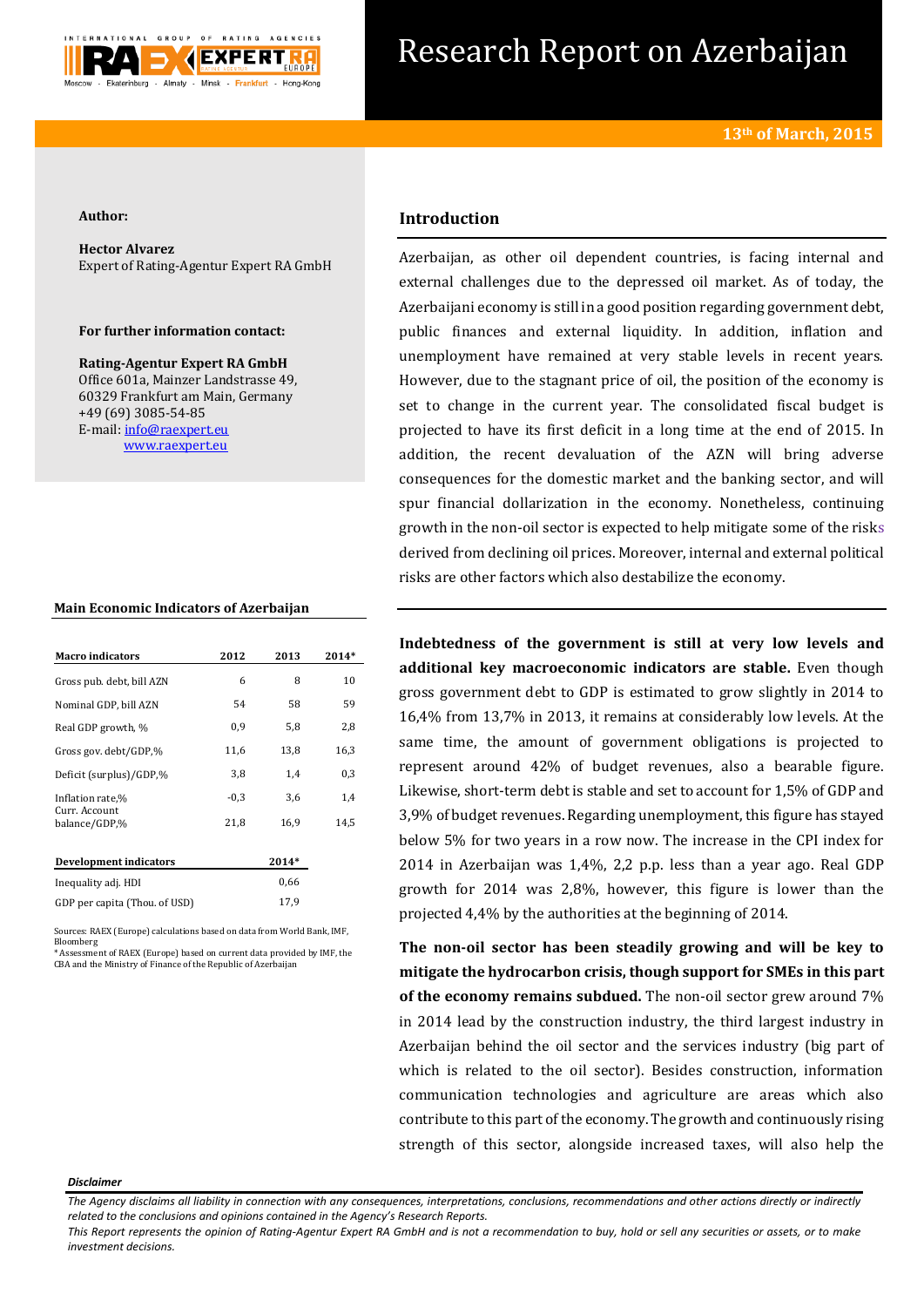

# **Graph 1:** Consolidated fiscal balance (% of GDP)



Source: RAEX (Europe) calculations based on data from the IMF





Source: RAEX (Europe) calculations based on data from the EIA

government to collect more contributions and reduce the impact that low oil prices will have in budget revenues. For instance, in January of the current year, revenue from the non-oil sector was 50% more than a year before driven by a combination of development of the industry and higher taxes. However, further growth of the non-oil related economy also depends on the development of SMEs. Small and medium enterprises have stalled due to financial sector inefficiencies, which will be covered later in this report.

**The fiscal budget is projected to post another surplus in 2014, however, the planned fiscal policy and prevailing hydrocarbons prices point to a deficit in 2015.** The general fiscal stance of Azerbaijan continues to be solid as it is estimated that, once again, the consolidated budget balance will present a surplus of 0,2% of GDP. However, the positive balance has been steadily shrinking for the past six years (see graph 1) and the IMF estimates that it will show a deficit of 1,16% of GDP in 2015. In fact, this figure might be wider than anticipated due to the expansionary fiscal policy and inaccurate budget revenue projections. In general, the Azerbaijani government has been characterized by loose fiscal and monetary policies. Given the current situation, continuing with this type of policy will further widen the deficit; therefore, it is expected that expenditure cuts will come at some point. Secondly, revenues for the 2015 budget were calculated assuming oil prices at 90 USD per barrel, and current futures contracts for April 2015 are below 50 USD per barrel. To make things worse, projected prices and current future contracts do not surpass the price of 65 USD per barrel through 2015 (see graph 2), e.g. a future contract due in December 2015 is quoted at 56 USD. As mentioned in the previous report, the economy is highly dependent on the oil and gas sector. It represents 45% of GDP and around 90% of budget revenues; thus, the impact on the deficit may be noted at year-end. Nevertheless, the amount of reserves in the oil fund could stand as a buffer to mitigate risks.

**Strong external liquidity position due to the high amount of reserves and a positive trade balance, however, both driven by the oil sector.**  Even though the government external debt amounts up to 6,8 billion AZN (70% of total debt), the external position of the Azerbaijani economy remains strong due to an accumulated amount of international reserves of 11,7 billion USD and a trade balance surplus accounting for 28,5% of GDP in 2014. However, these two figures are mainly driven by the oil sector. On the one hand, when oil exports are removed from the equation, the trade balance would account for around -5% of GDP on average for 2014 (see graph 3). On the other hand, despite having a decent amount of international reserves, these have been declining since mid-2014 (see graph 4) due to the pressure on the currency caused by the decline in oil

#### *Disclaimer*

*The Agency disclaims all liability in connection with any consequences, interpretations, conclusions, recommendations and other actions directly or indirectly related to the conclusions and opinions contained in the Agency's Research Reports.*

*This Report represents the opinion of Rating-Agentur Expert RA GmbH and is not a recommendation to buy, hold or sell any securities or assets, or to make investment decisions.*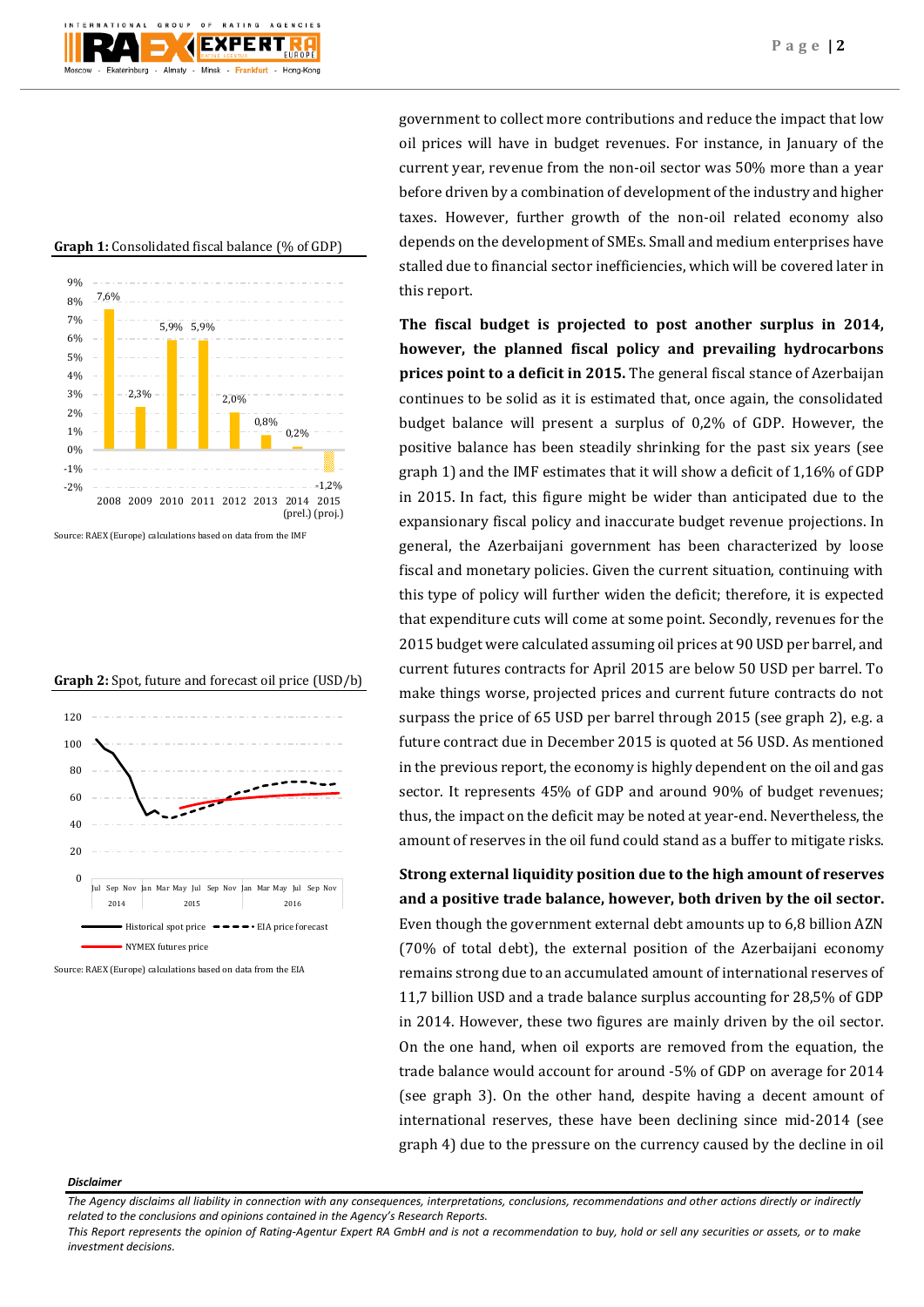

**Graph 3:** Trade balance (Mill. of USD)



Source: RAEX (Europe) calculations based on data from the CBA

**Graph 4:** International reserves (Bill. of USD)



**Graph 5:** USD/AZN exchange rate

**.** 



prices. As a consequence of this and the pressure of falling emerging market currencies, the Central Bank of Azerbaijan (CBA) decided to devaluate the exchange rate on February 2015.

**Currency devaluation, led by oil prices, reignited an already declining level of financial dollarization in the economy and will carry adverse consequences for the economy.** The mounting pressure of dropping oil prices along with the declining value of other currencies against the USD, caused the CBA to devaluate the AZN against the USD. The currency weakened by 34% in one day (see graph 5). Even though dollarization levels have been gradually declining (see graph 6), this devaluation shock triggered a sell-out of AZN in the following days which caused an increase in dollar deposits of 5% in just one month. While the authorities argue that devaluating the AZN will be beneficial for budget revenues<sup>1</sup>, this action will also bring several adverse consequences. First of all, this decision by the CBA will be translated into higher import prices. In a country that heavily depends on imports, this will cause a pronounced rise in the CPI index. Secondly, the financial system will be affected by the high amount of short FX positions held in their balance sheets. In addition, more than 5 billion AZN in FX loans (around 27% of total loans in the economy) could also raise the rate of NPLs further distressing the banking system.

**The banking and financial systems are still sound, nonetheless, it is still inefficient for SMEs and medium-term risks exist.** The banking system is still healthy and profitable (ROA for 2014 was 1,7%) showing high levels of capital adequacy (19.2% for 2014). However, the lendingdeposit spread is still very wide (10,1%) and the real interest rate is extremely high (17,2%), limiting financing opportunities for SMEs and spurring dollarization as well as money outside banks. At the same time, as mentioned in the previous section, the devaluation of the AZN will bring medium-term risks to the banking sector.

**Inefficient monetary policy.** Monetary policy in Azerbaijan has been ineffective due to its lack of independence and tools, directed lending programs by the government, high levels of dollarization and the coexistence of a *de facto* fixed exchange rate along with free capital flow. This explains why changes in the refinancing rate are not translated into the economy.

**Internal and external political risks and regional conflicts continue to be a threat to economic development.** Regarding the hydrocarbon sector, Azerbaijan has yet to decide on two major projects (the Tans-Caspian and Trans-Adriatic pipelines). Due to the economic and energy

*Disclaimer*  <sup>1</sup> Now that the USD is worth 34% more, when exchanging oil revenues to AZN the actual revenues would, in theory, be 34% higher.

*The Agency disclaims all liability in connection with any consequences, interpretations, conclusions, recommendations and other actions directly or indirectly related to the conclusions and opinions contained in the Agency's Research Reports.*

*This Report represents the opinion of Rating-Agentur Expert RA GmbH and is not a recommendation to buy, hold or sell any securities or assets, or to make investment decisions.*